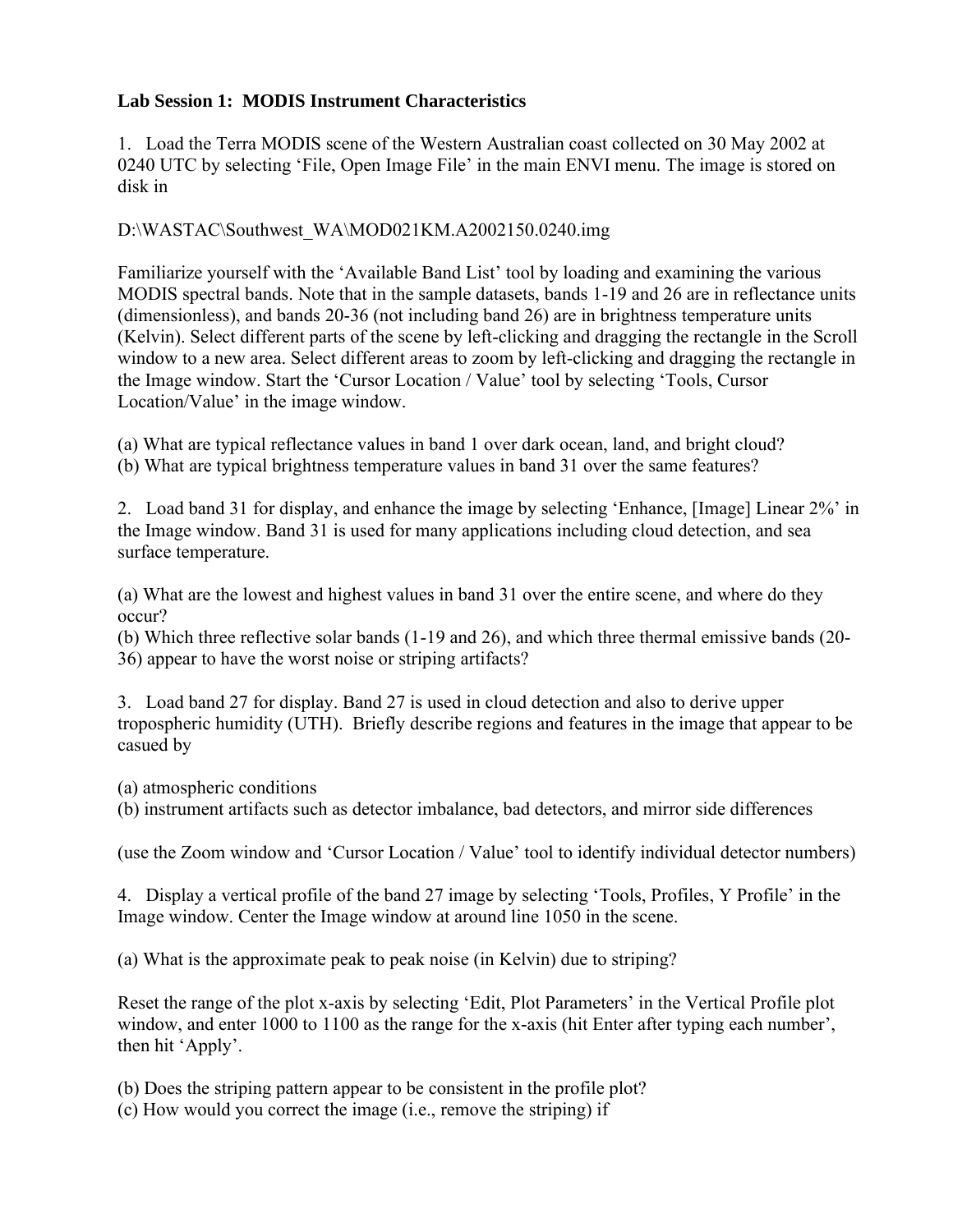- the detectors are out of balance with each other
- one detector is behaving unpredictably
- all detectors are biased with respect to truth?

5. Load band 31 for display. Center the area in the Image window just south of Shark Bay. Move the Zoom window selector to an area over the water that is fairly uniform. Enhance the image by selecting 'Enhance, [Zoom] Linear 2%' in the Image window. This should stretch the image over a narrow range of values. Move the Zoom window selector to a region that looks uniform (i.e., a minimum of surface features). Start the Region of Interest (ROI) tool by selecting 'Tools, Region of Interest, ROI Tool' in the Image window. In the ROI tool window, select 'ROI\_Type, Rectangle'. Now left click, drag, and right click to select the uniform area in the Image window. You should end up with an ROI with between 1000 and 2000 points. Press 'Delete' in the ROI window if you are not happy with the region selected. Now view statistics for the ROI by selecting 'Options, Stats for All Regions' in the ROI tool window. You should see a report showing the minimum, maximum, mean, and standard deviation for all bands within the ROI.

(a) Which three reflected solar bands (1-19 and 26) are the noisiest (i.e., highest standard deviation)?

(b) Which three thermal emissive bands (20-36) are the noisiest?

(c) Do the noise estimates correspond to your initial impressions from part 2 of this exercise?

6. Load band 8 for display. Band 8 is used for ocean color retrievals. Note how this band saturates over bright targets such as clouds or deserts (saturated pixels are set to a value of  $-1.0$  in this dataset).

(a) What is the approximate reflectance at which band 8 saturates?

(b) What is the approximate saturation reflectance in bands 9, 12, 13, and 16?

7. Load the Terra MODIS scene of Tropical Cyclone Sam off the Western Australian coast collected on 30 May 2002 at 0240 UTC. The image is stored on disk in

## D:\WASTAC\TCSam\_WA\MOD021KM.A2000343.0210.img

Load band 4 for display, and center the Image window over the eye of the cyclone. Band 4 is used for making true color composite images.

(a) Do you see any evidence of saturation in this band?

(b) What is the approximate reflectance at which band 4 saturates?

(c) What impact would the saturation in band 4 have on true color images, if bands 1/4/3 are used for red/green/blue?

8. Load band 31 for display. Note how dark regions in the image correspond to cold cloud tops (infrared images are sometimes displayed with the grayscale color table reversed so the clouds are white).

(a) What is the coldest brightness temperature you can find over a cloud top?

(b) What is the temperature contrast (range) between the eye of the cyclone and the surrounding eyewall?